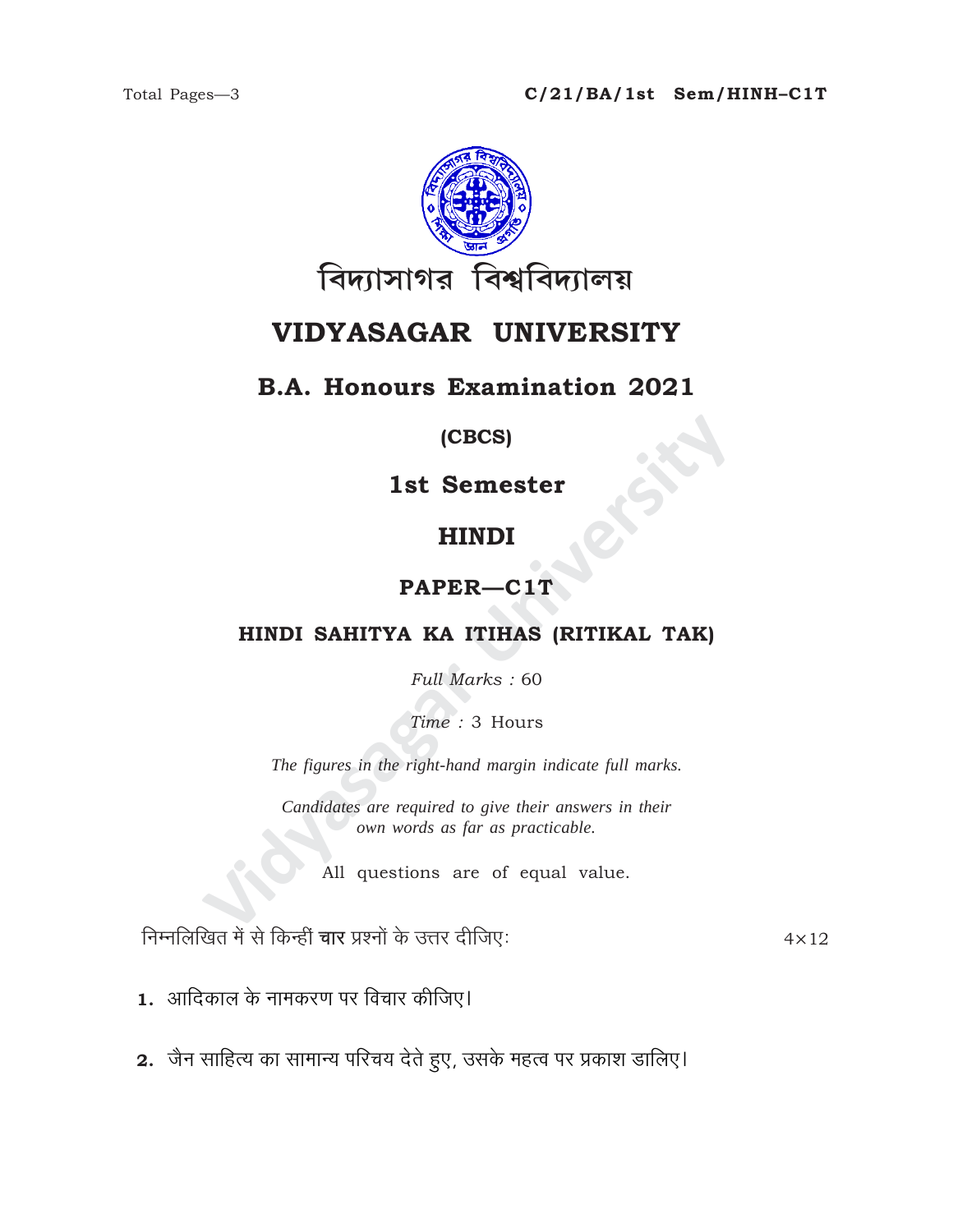- 3. भक्तिकाल की प्रमुख प्रवृत्तियों की विवेचना कीजिए।
- 4. 'संत' शब्द का अभिप्राय स्पष्ट करते हुए संतों के दार्शनिक विचार की समीक्षा कीजिए।
- 5. कृष्ण-भक्ति काव्यधारा का संक्षिप्त परिचय देते हुए हिन्दी में कृष्ण काव्य के विकास को रेखांकित कीजिए।
- 6. रीतिकालीन परिस्थितियों का सामान्य परिचय दीजिए।
- 7. रीतिकाल की सामान्य प्रवृत्तियों को लिखिए।
- 8. रीतिमुक्त काव्य की विशेषताएं वताइए।

निम्नलिखित में से किन्हीं **छ**: प्रश्नों के उत्तर दीजिए:

- 9. आदिकाल को 'चारणकाल'और 'बीजवपनकाल' किसने कहा?
- 10. आदिकाल की समय सीमा क्या है ?
- 11. आदिकाल के दो प्रमुख कवियों के नाम बताइए।
- 12. विद्यापति<sup>,</sup> पदावली और कीर्तिपताका किस भाषा में रचित हैं?
- 13. संत काव्य की दो प्रवृत्तियों को लिखिए।
- 14. हिन्दी के दो प्रमुख संतो के नाम लिखिए।

 $C/21/BA/1st$  Sem/HINH-C1T

 $6\times2$